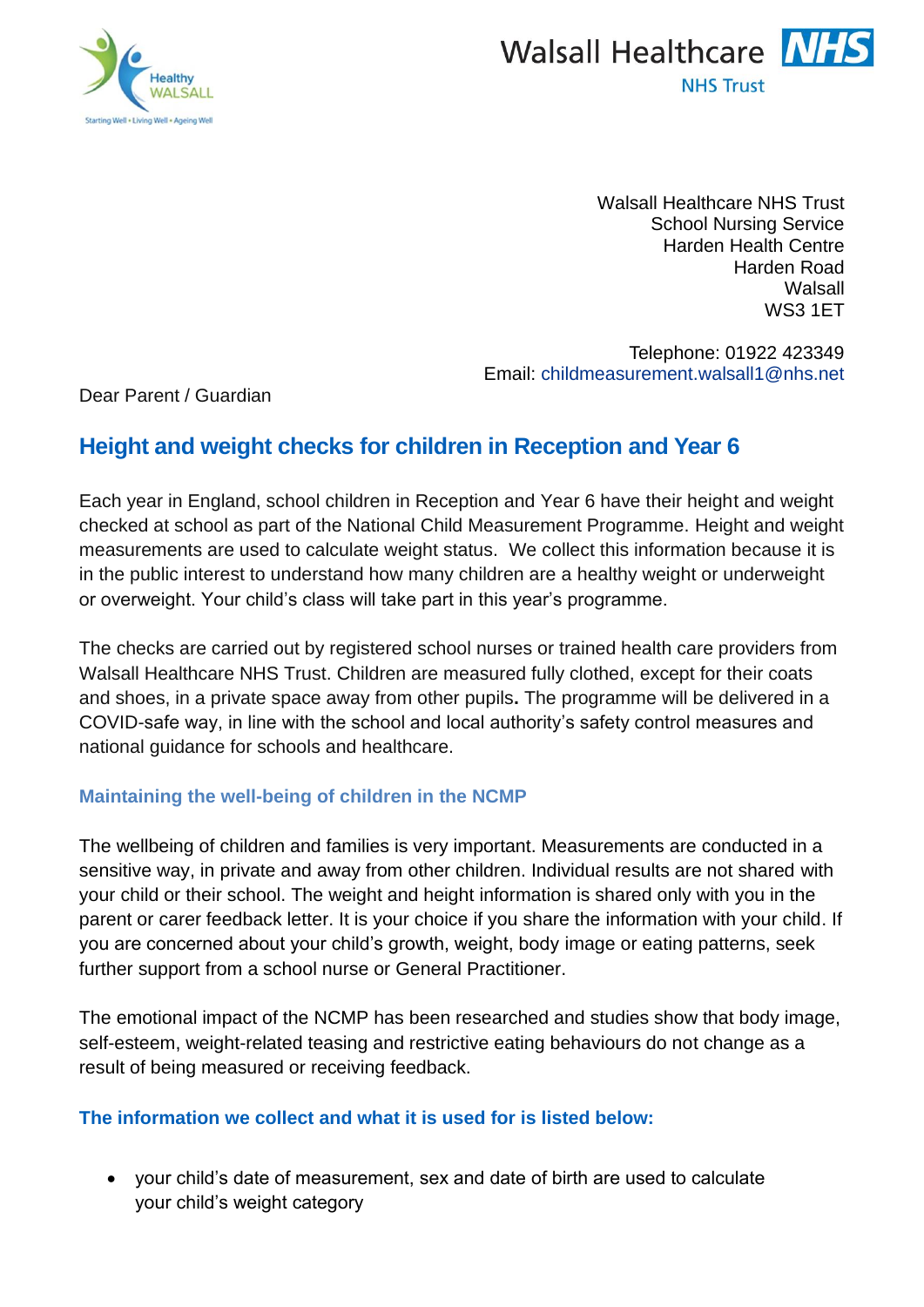



- your child's name, date of birth and NHS Number are used to link your child's measurements in Reception and Year 6. Other data sets held by NHS Digital and Department of Health and Social Care. may also be linked as this would let us add information from health and education records, where lawful to do so, to understand how and why the weight of children is changing, and how this affects children's health and education and how we can improve the care children receive. This includes your child's health data relating to;
	- o their birth, hospital care (including time in hospital and out-patient appointments and diagnosis of medical conditions)
	- o mental health
	- o social care
	- o primary care includes all healthcare outside of hospital such as GP and dental appointments,
	- o public health including data relating to preventing ill health such as immunisation records
	- $\circ$  records for when and the reason why people pass away
	- o medical conditions such as cancer, diabetes
	- o health, lifestyle and wellbeing surveys that your child has participated in
- your child's ethnicity and address are used to help understand some of the reasons for the difference and changes in child weight across England
- your address is required to send you your child's feedback letter. This will include your child's measurements together with information about healthy eating, being active and related activities available in your area.

All the data collected is also used for improving health, care and services through research and planning.

All this information is treated confidentially and held securely. No individual measurements will be given to school staff or other children.

## **How the data is used**

The information collected from all schools in the area will be gathered together and held securely by Walsall Healthcare NHS Trust in line with national guidance. All the information collected about your child will be sent by us to NHS Digital. NHS Digital is responsible for collecting data and information about health and care so that this can be used to monitor and improve the care provided to people across England.

The information collected about your child will also be shared by NHS Digital with Public Health England but in a de-personalised form only. This means Public Health England will not be able to identify your child. Public Health England is responsible for working to protect and improve the nation's health.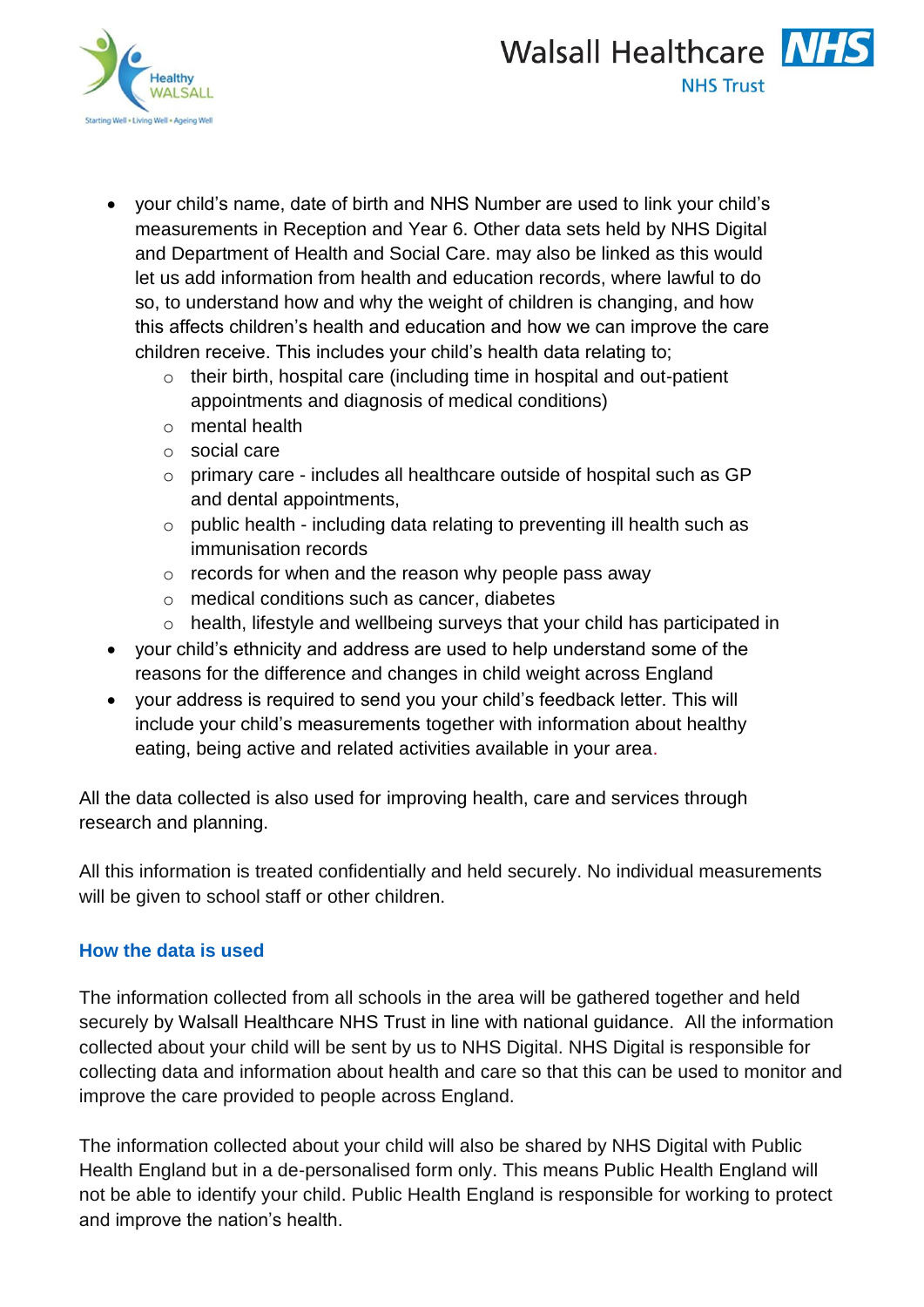



Both NHS Digital and Public Health England will use the information from the National Child Measurement Programme to better understand numbers and trends in child weight and body mass index (BMI). This helps with the planning of services to support healthy lifestyles in your area. No information will ever be published by NHS Digital or Public Health England that identifies your child.

De-personalised information from the National Child Measurement Programme may also be shared by NHS Digital with other organisations, such as universities. This is to help improve health, care and services through research and planning. This information cannot be used to identify your child, and NHS Digital only ever shares information for research with the approval of an independent group of experts.

## **Withdrawing your child from the National Child Measurement Programme**

If you are happy for your child to be measured, you do not need to do anything.

If you do not want your child's height and weight to be checked, please contact the team on 01922 423349 or email [childmeasurement.walsall1@nhs.net](mailto:childmeasurement.walsall1@nhs.net) before **Tuesday 30th November 2021** with your child's name, date of birth and school attended.

Children will not be made to take part on the day if they do not want to.

Yours faithfully

School Nursing Service

## **Further information**

Further information about the National Child Measurement Programme can be found at [https://www.nhs.uk/live-well/healthy-weight/national-child-measurement-programme](https://www.nhs.uk/live-well/healthy-weight/national-child-measurement-programme/)

Information and fun ideas to help your kids stay healthy can be found at <https://www.nhs.uk/change4life>

Information about how we Walsall Council Public Health and Walsall Healthcare NHS Trust collect and use information can be found at [https://go.walsall.gov.uk/Portals/0/Uploads/InfoGov/InfoGov%202018/Public%20health%20a](https://go.walsall.gov.uk/Portals/0/Uploads/InfoGov/InfoGov%202018/Public%20health%20and%20Regulatory%20Services.pdf) [nd%20Regulatory%20Services.pdf](https://go.walsall.gov.uk/Portals/0/Uploads/InfoGov/InfoGov%202018/Public%20health%20and%20Regulatory%20Services.pdf) or<https://www.walsallhealthcare.nhs.uk/privacy-notices/>

Information about how NHS Digital and Public Health England collect and use information can be found at [https://digital.nhs.uk/about-nhs-digital/our-work/keeping-patient-data](https://digital.nhs.uk/about-nhs-digital/our-work/keeping-patient-data-safe/how-we-look-after-your-health-and-care-information)[safe/how-we-look-after-your-health-and-care-information](https://digital.nhs.uk/about-nhs-digital/our-work/keeping-patient-data-safe/how-we-look-after-your-health-and-care-information) and [https://www.gov.uk/government/organisations/public-health-england/about/personal](https://www.gov.uk/government/organisations/public-health-england/about/personal-information-charter)[information-charter](https://www.gov.uk/government/organisations/public-health-england/about/personal-information-charter)